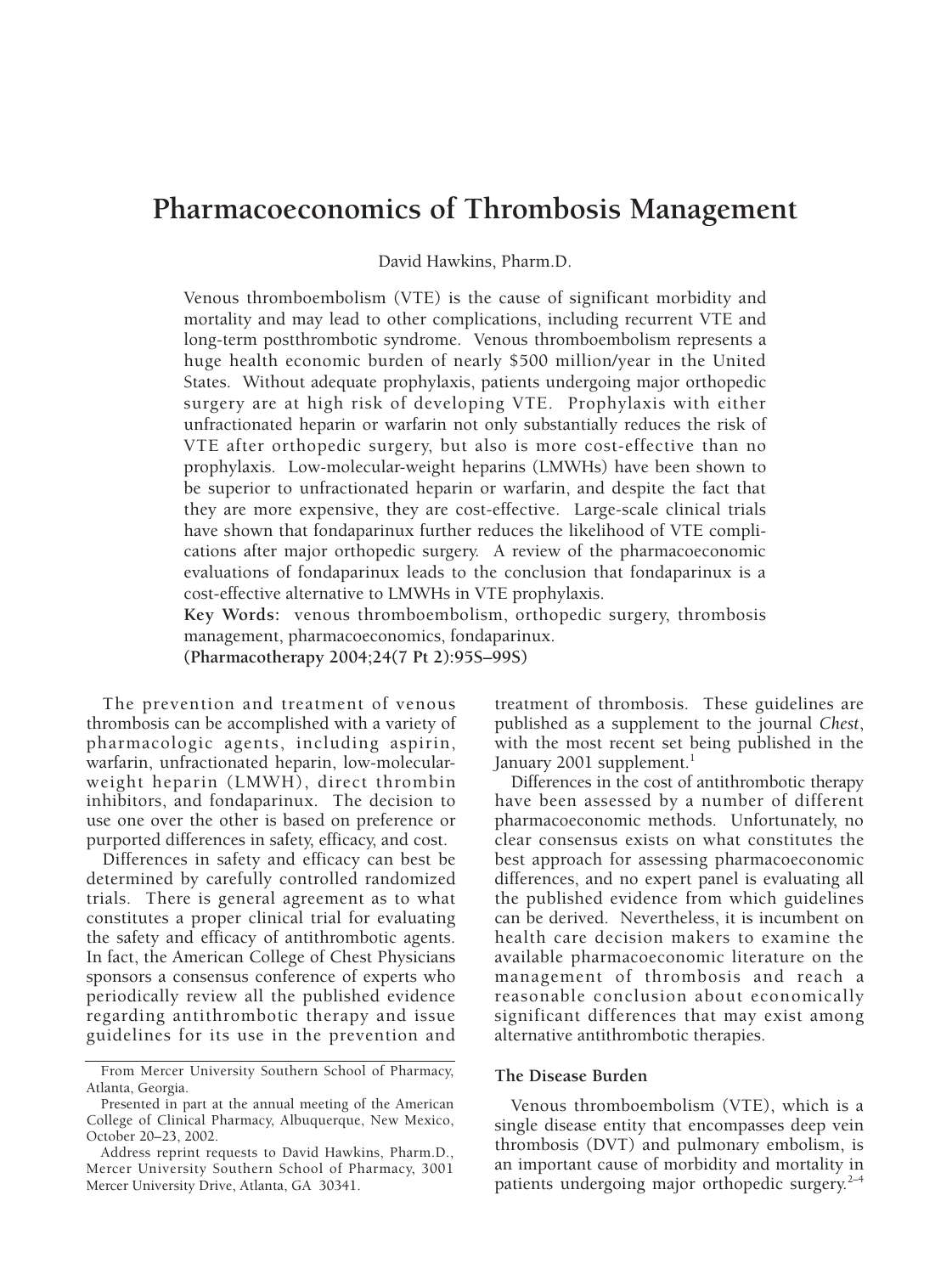The immediate consequences of DVT can include pulmonary embolism and death. The long-term consequences include recurrent VTE and postthrombotic syndrome.

Without appropriate prophylaxis, the risk of VTE after major orthopedic surgery is approximately 50%. Most VTE events are asymptomatic. However, before the introduction of anticoagulant prophylaxis, 20–30% of asymptomatic DVTs extended into the popliteal vein, which resulted in a 40–50% risk of clinically detectable pulmonary embolism.3 Several studies reported that the frequency of postthrombotic syndrome ranged from 35–69% within 3 years and 49–100% within 5–10 years of initial diagnosis of DVT.<sup>4</sup>

Postoperative prophylaxis with an anticoagulant has substantially reduced the VTE morbidity and mortality associated with major orthopedic procedures. According to one group of authors, after an episode of DVT, the cumulative rate of recurrent DVT ranged from 17% at 2 years to 30% at 8 years and the development of postthrombotic syndrome ranged from 25–30% during an 8-year follow-up period.5–7

### **The Economic Burden**

Despite the major reductions in VTE achieved with traditional anticoagulant prophylaxis, thromboembolic complications remain a costly complication of major orthopedic surgery. The economic burden of VTE approaches \$500 million/year just based on Medicare figures.8 This estimate does not reflect the additional cost of treating postthrombotic syndrome or the cost of treating anticoagulant-induced major bleeding episodes—costs that can be substantial. The estimate also does not include the indirect cost that the patient or employer must bear as a result of lost workdays. Moreover, in the Medicare patient, a VTE complication after major orthopedic surgery presents a significant economic loss to the hospital because the reimbursement for the diagnosis-related group often does not adequately cover the additional expense in treating postoperative complications.

Economic studies have shown that VTE prophylaxis with unfractionated heparin or warfarin after major orthopedic surgery not only reduces the rate of VTE morbidity and mortality, but also reduces the cost of health care.<sup>9, 10</sup> This is true because the additional resources that would be required in the diagnoses and treatment of VTE complications in patients who did not receive prophylaxis greatly exceed the cost of

**Table 1. Rates of Venous Thromboembolism According to Prophylaxis in Patients Undergoing Major Orthopedic Surgery from Four Phase III Clinical Trials**

| Surgery                       | Enoxaparin     | Fondaparinux  |
|-------------------------------|----------------|---------------|
| Hip replacement <sup>25</sup> | 66/797 (8.3)   | 48/787(6.1)   |
| Hip replacement <sup>26</sup> | 85/919 (9.2)   | 37/908 (4.1)  |
| Knee replacement $27$         | 101/363 (27.8) | 45/361 (12.5) |
| Hip fracture <sup>28</sup>    | 119/624 (19.1) | 52/626 (8.3)  |
|                               |                |               |

Data are no. of patients with venous thromboembolism/no. undergoing surgery (%).

heparin or warfarin prophylaxis. Compared with the newer anticoagulants, heparin and warfarin are relatively inexpensive even when the cost of laboratory monitoring is included. The newer anticoagulants are, however, more clinically effective at preventing VTE events. But, are they cost-effective?

Before addressing this question, it might be instructive to determine beforehand the level of significance that must be reached before concluding that an intervention is cost-effective. This a priori level of significance is, of course, arbitrary, as in the case of assessing the statistical and clinical significance of differences in efficacy. The conventional level of statistical significance usually is set at 0.05. Judgments about clinically significant differences in outcomes depend to some extent on the severity of the outcome. For example, if the desired outcome is the patient's survival of a condition that is usually fatal, then any reduction in death attributed to the intervention would be considered clinically significant. Determining economic significance usually is based on either a cost-utility or costeffectiveness measure. The vast majority of economic evaluations of VTE prophylaxis have employed a cost-effectiveness approach in which the outcome is expressed in terms of the cost/event averted or the incremental cost ratio. No one would dispute the fact that, if an intervention is found to be more effective and less expensive, then it is obviously cost-effective. If, on the other hand, an alternative intervention is more effective but also more expensive, then it would be helpful to determine if the additional benefit is worth the additional cost. An incremental cost analysis can be used for making such judgments. Some health economists reject the use of an incremental cost-effectiveness ratio, arguing that such ratios often imply a need for more resources, which raises such questions as, where would incremental resources come from, and what would have to be given  $up?$ <sup>11</sup>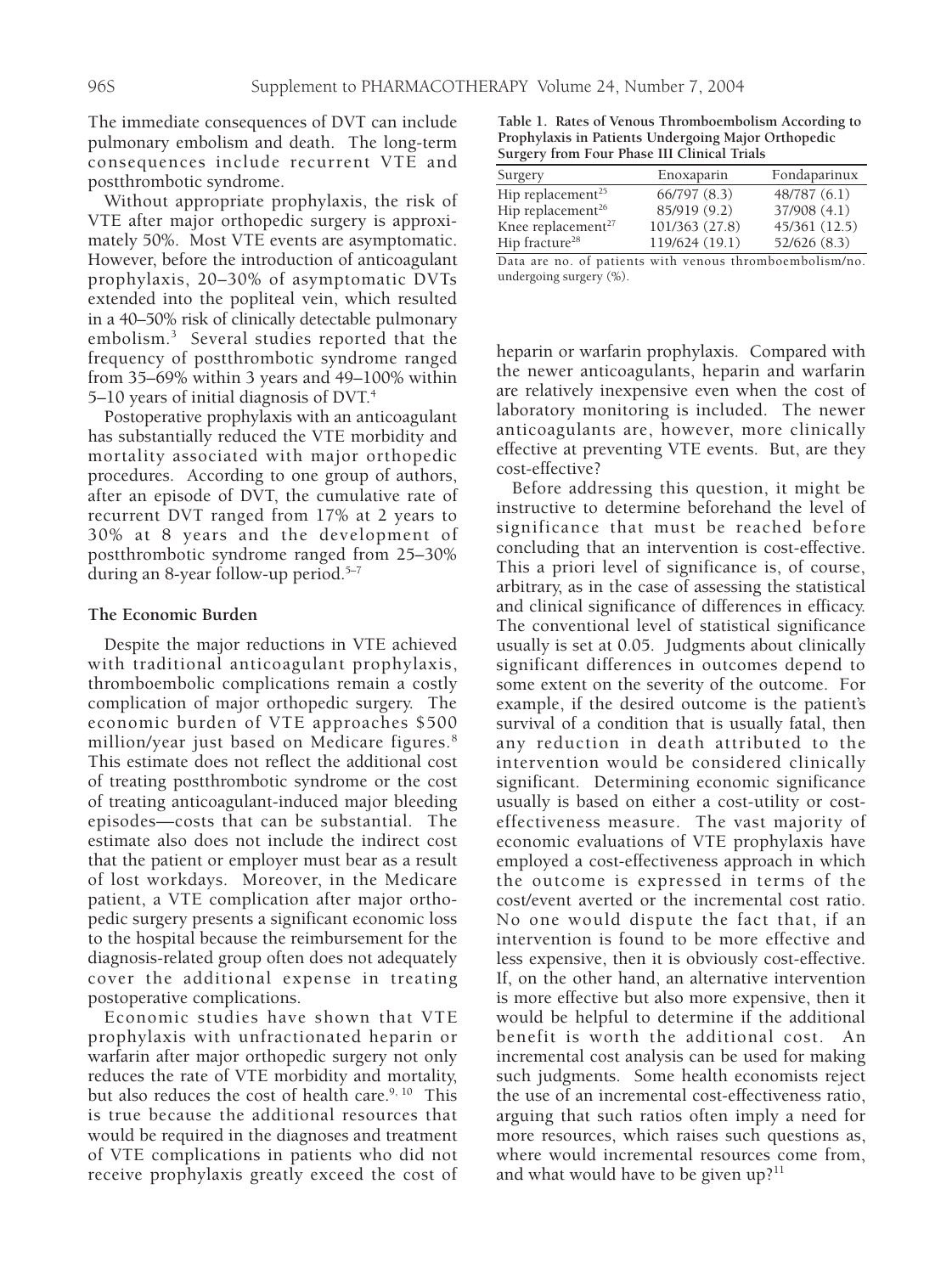| Expected No. of Events <sup>a</sup> |            |              |            |                                          |  |
|-------------------------------------|------------|--------------|------------|------------------------------------------|--|
| Surgery                             | Enoxaparin | Fondaparinux | Difference | Additional Cost $(\text{\$})^{\text{b}}$ |  |
| Hip replacement                     | 34         | 20           |            | 70,322                                   |  |
| Knee replacement                    |            |              |            | 9980                                     |  |
| Hip fracture                        |            |              |            | 54.264                                   |  |
| Total                               |            |              |            | 134,566                                  |  |

**Table 2. Expected Number of Symptomatic Venous Thromboembolic Events and Additional Cost of Care**

a Derived from the proportion of total events expected to be symptomatic if 2% of all patients receiving prophylaxis develop symptomatic venous thromboembolism.<sup>21</sup>

b Additional cost of care/event is \$5023 for hip replacement, \$2495 for knee replacement, and \$13,566 for hip fracture.<sup>23</sup>

#### **The Cost-Effectiveness of Newer Anticoagulants**

Large-scale clinical trials have shown that newer anticoagulants, such as LMWH and fondaparinux, further reduce the likelihood of VTE complications associated with major orthopedic surgery.<sup>12-14</sup> As stated earlier, however, the newer agents are far more expensive than unfractionated heparin and warfarin, and this raises the question of whether the additional benefit is worth the additional cost.

This question has been addressed in a number of published economic studies comparing LMWH with either unfractionated heparin or warfarin.<sup>15-19</sup> In each of these studies, the LMWH was found to be cost-effective, despite the fact that its acquisition cost greatly exceeded that of heparin and warfarin. These economic studies for the most part used a decision analytic model in which symptomatic rates of VTE events are estimated from venographic rates observed in randomized controlled trials. The additional cost of diagnosing and treating the more frequent symptomatic VTE events the model predicts for patients receiving either heparin or warfarin more than offsets the difference in the acquisition cost of the LMWH.

Fewer studies have compared the costeffectiveness of LMWH with that of fondaparinux. Preliminary data were presented at a scientific meeting, and, based on these data and the results of recently published randomized clinical trials and health care cost studies, one may speculate what shape economic studies are likely to take.

In one economic evaluation,  $20$  two costeffectiveness analyses were conducted by using a cohort simulation model. Probabilities of VTE events were derived from objective outcomes obtained from a worldwide fondaparinux clinical trial program involving more than 7000 patients; these data were supplemented with estimates

**Table 3. Summary of Bleeding Parameters Across Four Major Clinical Trials25–28**

| Complication                    |      | Enoxaparin Fondaparinux |
|---------------------------------|------|-------------------------|
| Bleeding in critical organ      |      |                         |
| Bleed leading to repeat surgery |      |                         |
| No. of transfusions             | 1889 | 1925                    |

from the published literature. Using these data, the authors calculated outcome probabilities for a hypothetical cohort of United States patients receiving either fondaparinux or enoxaparin. Cost data were extracted from United States health care databases. Cost-effectiveness ratios were computed to assess the incremental cost/symptomatic VTE event averted during hospitalization and at 30 and 90 days and 5 years after discharge. For all time periods, the model predicted cost savings if fondaparinux was used instead of enoxaparin.

Another study suggested fondaparinux was more cost-effective than enoxaparin 40 mg once/day but less cost-effective than enoxaparin 30 mg twice/day.<sup>21</sup> One of the limitations in this study was the failure to account for cost savings associated with averting asymptomatic DVT, which may contribute to recurrent thrombotic disease or postthrombotic syndrome.<sup>22</sup>

In a recently published retrospective assessment of the cost of VTE in hospitalized patients undergoing major orthopedic surgery, cost data were obtained from 220 geographically diverse hospitals between January 1998 and June 1999.<sup>23</sup> The study measured the use of intensive care services, length of hospital stay, and estimated costs of inpatient care derived by applying hospital-specific cost:charge ratios. The additional cost of care for treating DVT averaged \$5023 in total hip replacement, \$2495 in total knee replacement, and \$13,566 in hip fracture repair.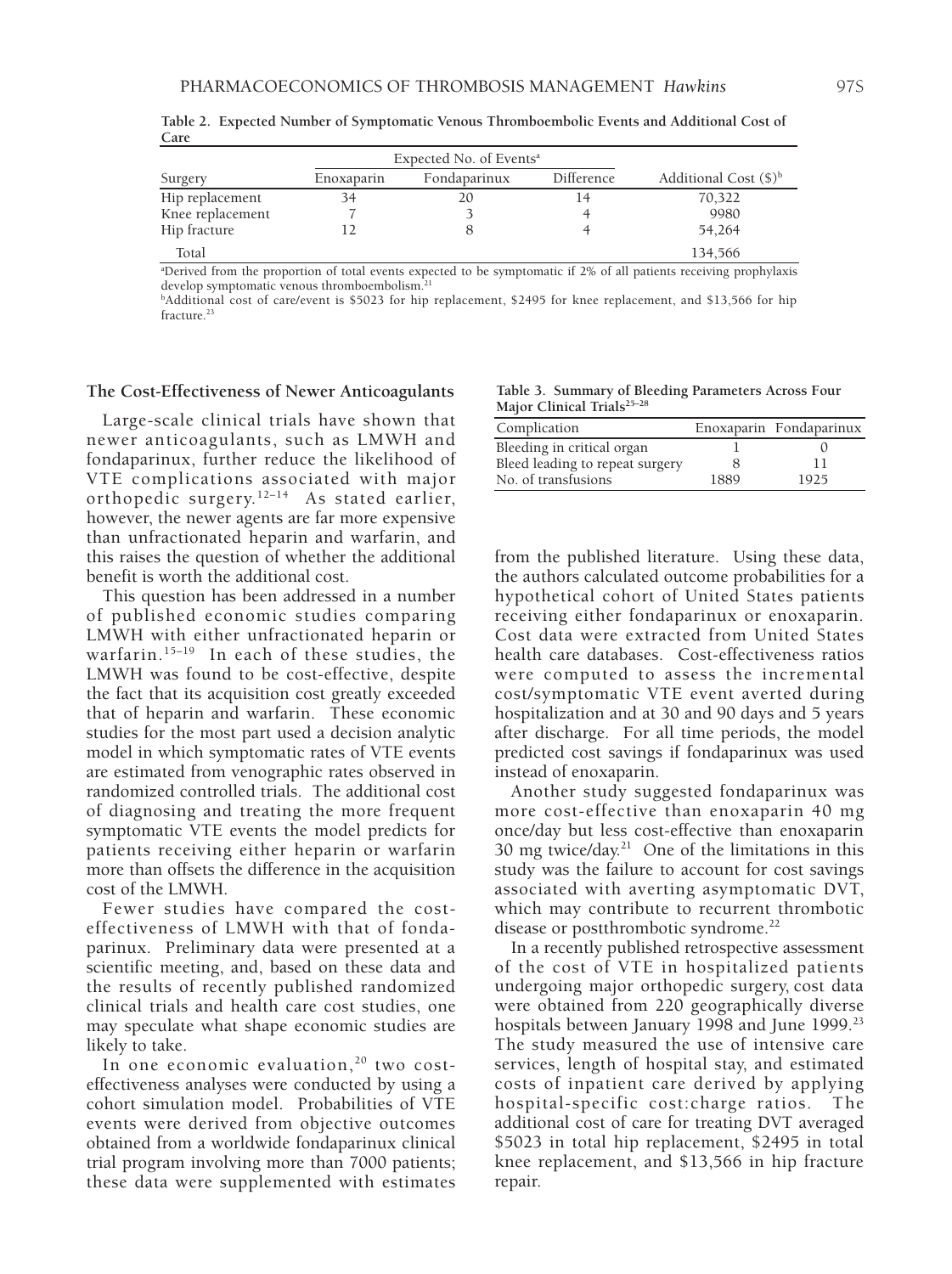In a study of 1984 consecutive patients who underwent hip or knee arthroplasty, the rate of symptomatic VTE during enoxaparin prophylaxis was 2%.<sup>24</sup> The venographic rates of VTE observed in four large phase III clinical trials comparing enoxaparin with fondaparinux are presented in Table 1.25–28 If one assumes a 2% rate of symptomatic VTE in patients receiving enoxaparin prophylaxis across all surgical groups, and if one assumes that most of these arise from underlying venographic-positive conditions, then the proportions of total VTE that are expected to be symptomatic are 7% for patients undergoing knee replacement, 23% for hip replacement, and 10% for hip fracture surgery. By using these estimated symptomatic rates and the cost of care from the previously mentioned study, $23$  the additional cost incurred by the less-effective prophylactic regimen can be calculated. As shown in Table 2, the estimated additional cost of care in patients receiving enoxaparin exceeds \$109,000. This does not, however, include the cost of prophylaxis or the cost of treating bleeding complications. The average wholesale acquisition cost of fondaparinux is approximately \$6 more than the cost of enoxaparin given twice/day and \$15 more than enoxaparin given once/day. A summary of bleeding parameters in all four phase III clinical trials of fondaparinux versus enoxaparin is shown in Table 3. As indicated, there were 9 clinically relevant bleeding events in the enoxaparin group and 11 in the fondaparinux group. Also, patients receiving fondaparinux required 36 more transfusions than patients who received enoxaparin. If the additional costs associated with fondaparinux do not exceed \$135,000, then fondaparinux prophylaxis clearly would be more cost-effective than enoxaparin. If, however, the converse is true, an incremental cost analysis could be done to assess whether the additional benefit that derives from fondaparinux prophylaxis is worth the additional cost.

Most pharmacoeconomic evaluations of VTE prophylaxis in patients undergoing major orthopedic surgery have been based on shortterm clinical end points. These studies have failed to take into account VTE events that occur long term, as well as the occurrence of postthrombotic syndrome, a condition that adds considerably to the economic burden of VTE. Recommendations for conducting pharmacoeconomic analyses that include both immediate and long-term phases of VTE can be found in a recently published review.<sup>29</sup>

#### **Conclusion**

Anticoagulant prophylaxis has been shown to reduce significantly the rate of thromboembolic complications after major orthopedic surgery. Adjusted-dose heparin, LMWH, or warfarin is extremely cost-effective compared with no prophylaxis. Even though fondaparinux is more expensive than the traditional agents, its potential to further reduce the frequency of postoperative VTE makes it a cost-effective alternative.

#### **References**

- 1**. American College of Chest Physicians**. Sixth ACCP consensus conference on antithrombotic therapy. Chest 2001;119(suppl 1):S1–370.
- 2**. Geerts WH, Heit JA, Clagett GP, et al**. Prevention of venous thromboembolism. Chest 2001;119(suppl 1):S132–75.
- 3**. Hirsh J, Hoak J**. Management of deep vein thrombosis and pulmonary embolism: a statement for healthcare professionals. Council on Thrombosis (in consultation with the Council on Cardiovascular Radiology), American Heart Association. Circulation 1996;93:2212–45.
- 4**. Nicolaides AN, Breddin HK, Fareed J, et al**. Prevention of venous thromboembolism: international consensus statement—guidelines compiled in accordance with the scientific evidence. Int Angiol 2001;20:1–37.
- 5**. Prandoni P, Lensing AW, Cogo A, et al**. The long-term course of acute deep venous thrombosis. Ann Intern Med 1996;125:1–7.
- 6**. Prandoni P, Villalta S, Bagatella P, et al**. The clinical course of deep-vein thrombosis: prospective long-term follow-up of 528 symptomatic patients. Haematologica 1997;82:423–8.
- 7**. Prandoni P, Lensing AW, Prins MR**. Long-term outcomes after deep venous thrombosis of the lower extremities. Vasc Med 1998;3:57–60.
- 8**. Silverstein MD, Heit JA, Mohr DN, et al**. Trends in the incidence of deep vein thrombosis and pulmonary embolism: a 25-year population-based study. Arch Intern Med 1998; 158:585–93.
- 9**. Salzman EW, Davies GC**. Prophylaxis of venous thromboembolism: analysis of cost effectiveness. Ann Surg 1980;191: 207–18.
- 10**. Hull R, Hirsh J, Sackett DL, Stoddart G**. Cost-effectiveness of clinical diagnosis, venography, and noninvasive testing in patients with symptomatic deep-vein thrombosis. N Engl J Med 1981;304:1561–7.
- 11**. Donaldson C, Currie G, Mitton C**. Cost-effectiveness analysis in health care: contraindications. BMJ 2002;325:891–4.
- 12**. Mohr DN, Silverstein MD, Murtaugh PA, Harrison JM**. Prophylactic agents for venous thrombosis in elective hip surgery: meta-analysis of studies using venographic assessment. Arch Intern Med 1993;153:2221–8.
- 13**. Imperiale TF, Speroff T**. A meta-analysis of methods to prevent VTE following total hip replacement. JAMA 1994;271:1780–5. (Erratum in JAMA 1995;273:288.)
- 14**. Turpie AGG, Bauer KA, Eriksson BI, Lassen MR**. Fondaparinux vs enoxaparin for the prevention of venous thromboembolism in major orthopedic surgery: a meta-analysis of 4 randomized double-blind studies. Arch Intern Med 2002;162:1833–40.
- 15**. Drummond M, Aristides M, Davies L, Forbes C**. Economic evaluation of standard heparin and enoxaparin for prophylaxis against deep vein thrombosis in elective hip surgery. Br J Surg 1994;81:1742–6.
- 16**. Oster G, Tuden RL, Colditz GA**. A cost-effectiveness analysis of prophylaxis against deep-vein thrombosis in major orthopedic surgery. JAMA 1987;257:203–8.